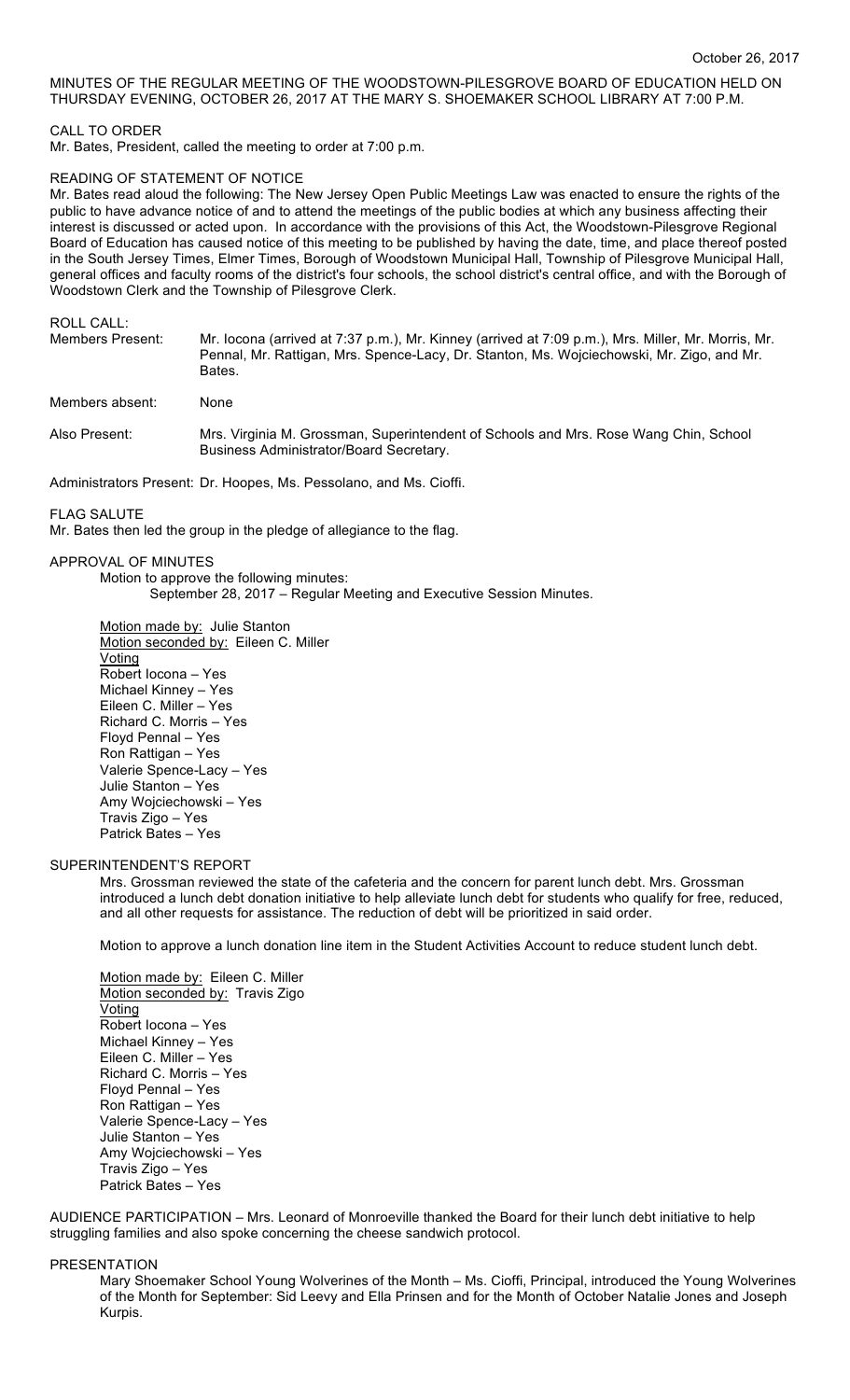Woodstown Middle School Junior Wolverines of the Month – Ms. Pessolano, Principal, introduced the Junior Wolverines of the Month for September: Chloe Cuzzupe and Owen Champigny and for the Month of October: Kristina Krishna and Miguel Baldwin.

Woodstown High School Wolverines of the Month – Dr. Hoopes, Principal, introduced and Wolverines of the Month for September: Jessica Landolfi and Jake Rattigan and for the Month of October: Mackenna Brody and Antonio Franceschini.

Superintendent's State of the District - Mrs. Grossman gave a PowerPoint presentation on the state of the district, aided by Dr. Hoopes, Ms. Pessolano, Ms. Cioffi, Ms. Wang Chin, and Mr. Senor.

Motion to approve the 2017-2018 State of the Schools report.

Motion made by: Robert locona Motion seconded by: Valerie Spence-Lacy **Voting** Robert Iocona – Yes Michael Kinney – Yes Eileen C. Miller – Yes Richard C. Morris – Yes Floyd Pennal – Yes Ron Rattigan – Yes Valerie Spence-Lacy – Yes Julie Stanton – Yes Amy Wojciechowski – Yes Travis Zigo – Yes Patrick Bates – Yes

EVVR Report for January 2017 through June 2017. – Mr. Senor, Ms. Pessolano, and Ms. Cioffi gave a PowerPoint presentation on the report.

EDUCATIONAL PROGRAMS COMMITTEE REPORT AND RECOMMENDATIONS -- Mrs. Valerie Spence-Lacy, Chairperson.

Motion to approve the following District and High School items:

Harassment, Intimidation and Bullying report dated September 2017.

2016-2017 HIB Self-Assessment Scores as recommended by the Superintendent.

Resolution to approve the annual QSAC Statement of Assurance.

Dual Credit Agreement between Salem Community College and the Woodstown-Pilesgrove Regional High School for the 2017-2018 school year.

Approval of the following staff for professional development during the 2017-2018 school year: Karen Gillespie for training on rSchool Today (athletic scheduling program) on 10/6/2017 (1/2 day) and 10/10/2017 (1/2 day). This training is at no cost to the Board of Education.

Gary Lowden, Wendy Davis and Rebecca Haines to Math Quest! on 11/6-11/7/2017; 01/29- 01/30/2018; 03/19-03/20/2018; 05/08/2018. Total cost not to exceed \$1,800 per person.

Proposed 2018-2019 Tri-County Conference budget in the amount of \$1,450.

Ticket prices for all athletic events for the 2018-2019 school year:

\$3.00 - Adults

\$2.00 - Students and Senior Citizens (the admission price for senior citizens and military personnel is at the discretion of the home team; By Laws B2.3.6 pg. 18)

\$4.00 - All West Jersey football league varsity football games.

Home instruction for student ID# 569083724 for 5 days of home instruction.

Approval of \$250 as financial support to High School student NJ SMART ID#3602359752 for attendance at the Future Business Leaders of America (FBLA) Fall National Conference in New Orleans on November 15-19, 2017.

High School field trip list for October 2017. (see page \_\_\_)

Fundraiser for the 2017-2018 school year: FBLA on 10/6, 10/13 and 10/20/2017 selling popcorn at home football games.

Motion made by: Valerie Spence-Lacy Motion seconded by: Eileen C. Miller Voting Robert Iocona – Yes Michael Kinney – Yes Eileen C. Miller – Yes Richard C. Morris – Yes Floyd Pennal – Yes Ron Rattigan – Yes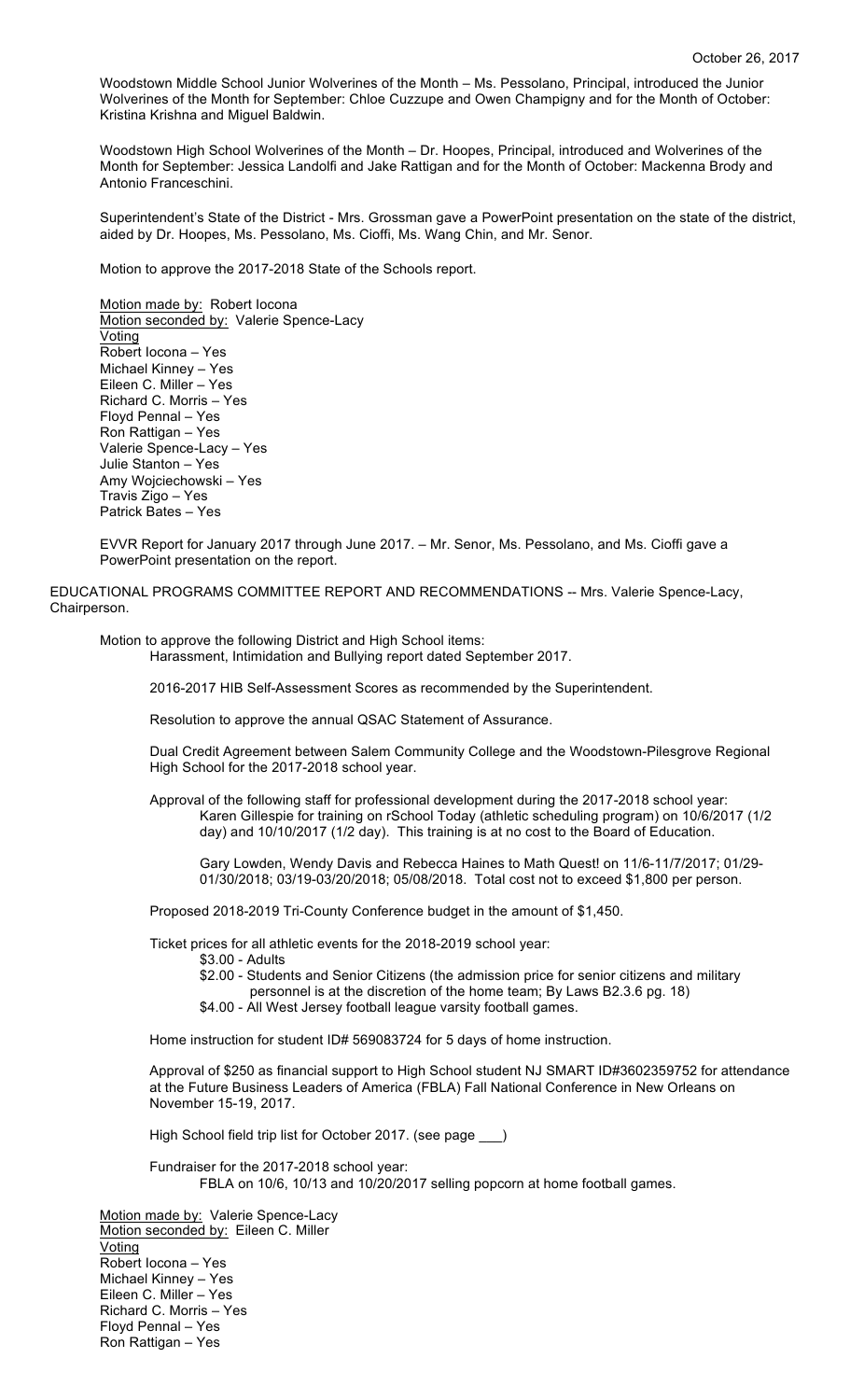Valerie Spence-Lacy – Yes Julie Stanton – Yes Amy Wojciechowski – Yes Travis Zigo – Yes Patrick Bates – Yes

Motion to approve the following Middle School, Shoemaker School, and Early Childhood Learning Center items (voting not applicable to sending district representatives): Professional Development - 2017-2018 school year:

Nan Hathaway to the Salem County Traumatic Loss Coalition meetings on 10/14, 12/12/2017, 02/13, 04/9/2018 at the Robins Nest in Salem NJ. Meetings are at no cost to the Board of Education.

Kim Micale to a workshop on Developing Social and Emotional Skills at Princeton University on 11/17/2017. Workshop is at no cost to the Board of Education.

Allison Pessolano to attend the Association for Middle Level Educators Conference in Philadelphia on 11/6 - 11/8/2017. Registration is \$499 per person for a member.

Shirley Serwan to attend the Association for Middle Level Educators Conference in Philadelphia on 11/6 - 11/8/2017. Registration is \$499 per person and \$49.99 for membership. Total cost - \$548.99.

Jenn Kelly to attend the Association of Middle Level Educators Conference in Philadelphia on 11/7/2017. Registration is \$299 for one day and \$49.99 for membership. Total cost - \$348.99.

Home instruction for student ID# 6670522415 from 10/11/2017 with an end date to be determined.

Field Trips for the 2017-2018 school year as follows:

Middle School field trips for the month of October 2017. (see page Mary Shoemaker field trips for the month of October 2017. (see page William Roper ECLC field trips for the month of October 2017. (see page

Motion made by: Valerie Spence-Lacy Motion seconded by: Eileen C. Miller Voting Robert Iocona – Yes Eileen C. Miller – Yes Floyd Pennal – Yes Ron Rattigan – Yes Valerie Spence-Lacy – Yes Julie Stanton – Yes Amy Wojciechowski – Yes Travis Zigo – Yes Patrick Bates – Yes

POLICY COMMITTEE REPORT AND RECOMMENDATIONS -- Mr. Robert Iocona, Chairperson.

Motion to approve the following policies for first reading: Policy 3541.33 - Transportation Safety Policy 6114 - Emergencies and Disaster Preparedness Policy 6145/6145.2 - Intramural Competition; Interscholastic Competition Policy 6163.1 - Media Center/Library

Motion made by: Robert locona Motion seconded by: Amy Wojciechowski Voting Robert Iocona – Yes Michael Kinney – Yes Eileen C. Miller – Yes Richard C. Morris – Yes Floyd Pennal – Yes Ron Rattigan – Yes Valerie Spence-Lacy – Yes Julie Stanton – Yes Amy Wojciechowski – Yes Travis Zigo – Yes Patrick Bates – Yes Motion to adopt the following policies on second reading:

Policy 5136 - Fundraising Activities Policy 6145 - Extracurricular Activities

Motion made by: Robert locona Motion seconded by: Amy Wojciechowski Voting Robert Iocona – Yes Michael Kinney – Yes Eileen C. Miller – Yes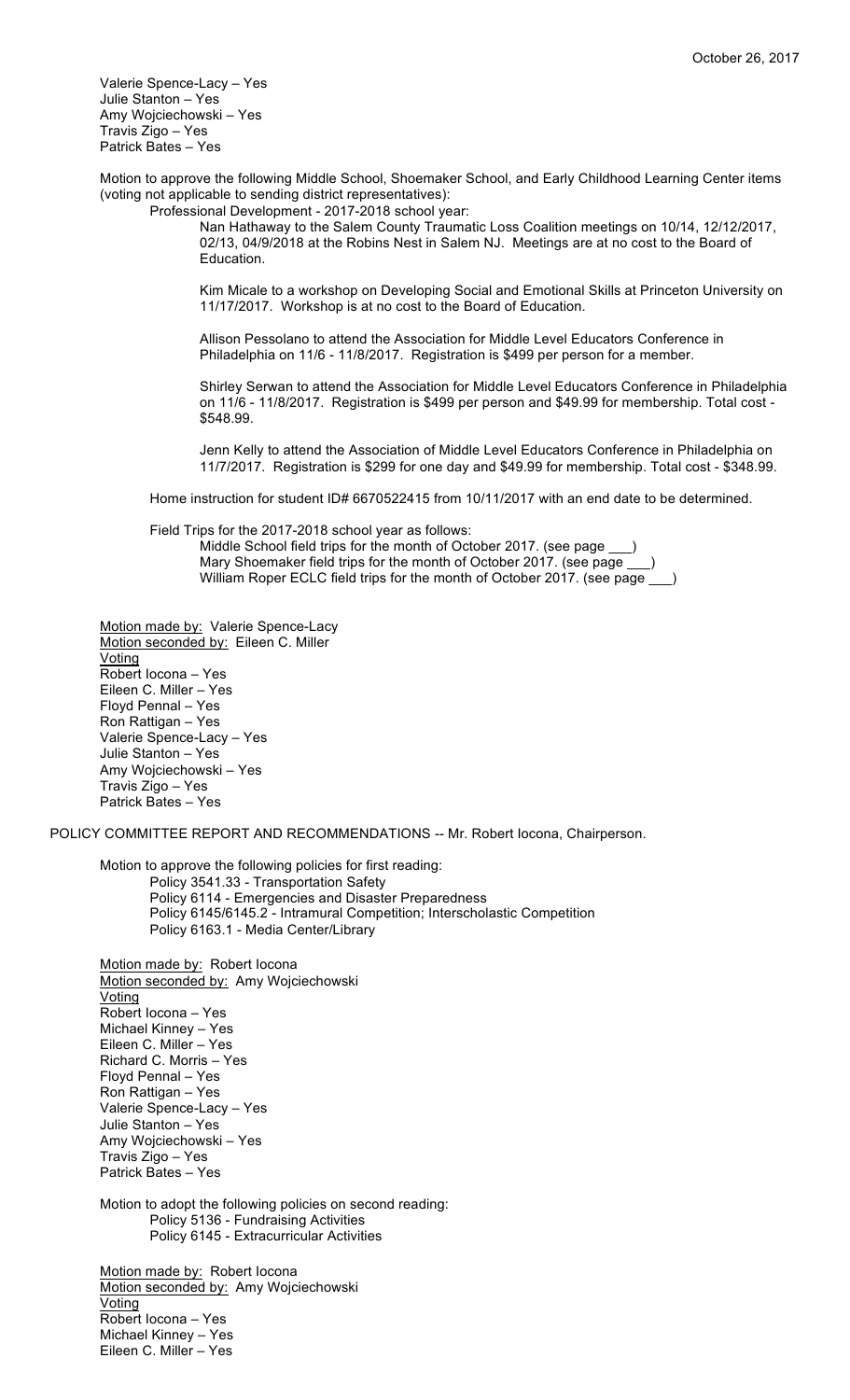Richard C. Morris – Yes Floyd Pennal – Yes Ron Rattigan – Yes Valerie Spence-Lacy – Yes Julie Stanton – Yes Amy Wojciechowski – Yes Travis Zigo – Yes Patrick Bates – Yes

PERSONNEL COMMITTEE REPORT AND RECOMMENDATIONS -- Mrs. Eileen Miller, Chairperson. Motion to approve the following District and High School items as recommended by the Superintendent: Chris Snyder as the School Safety Specialist for the 2017-2018 school year.

> Approval of the updated WPAA salaries for the 2017-2018 school year. (NOTE: Staff were previously approved for the 2017-2018 school year at the April meeting. The attached document reflects the new WPAA agreement salaries.) (see page \_\_\_)

> Approval of the updated WPREA salaries for the 2017-2018 school year. (NOTE: Staff were previously approved for the 2017-2018 school year at the April meeting. The attached document reflects the new WPREA agreement salaries.):

High School Certificated Staff. (see page \_\_\_) Paraprofessionals. (see page \_\_ Secretaries. (see page \_\_

Approval of the 2017-2018 Non-Represented Staff salaries: District Office and Technology. (see page \_\_\_)

Revised contract for the Shared Facilities Manager with Salem Community College.

Substitute rates for the 2017-2018 school year. (see page \_\_\_)

Approval of \$15.00 as the extra duty and additional activities pay rate for Paraprofessionals for the 2017- 2018 school year.

Approval of a change of duties for Nancy Hennig retroactive to 10/4/2017 through 11/30/2017. New hours - 5.75 per day; 5 days per week; temporary hourly rate 10/4/2017 through 11/30/2017 - \$14.69 per hour.

High School Extra Duty for the 2017-2018 school year:

Jane Coleman - Philosophy Club; this is at no cost to the Board of Education

Dina Wolf - Gay/Straight Alliance Club; this is at no cost to the Board of Education

Jordan Edwards - Head Boys & Girls Swim; Stipend - Step 1, \$4,468.

Brad English - Assistant Boys & Girls Swim; Stipend - Step 1, \$3,285.

Scott Fisher - Assistant Boys Basketball (F); Stipend - Step 1, \$3,389.

Toni Dorrell - Fall & Winter - Ticket Taker, Seller, Scorer, Timer, Security; Stipend - \$78/event.

Angel Sheridan - Fall & Winter - Ticket Taker, Seller, Scorer, Timer, Security; Stipend - \$78/event.

Kahlil Gunther - Odyssey of the Mind Team I; Stipend - 28 hours x \$32 per hour.

ELA Network Meeting - 10/4/2017; stipend per person = \$32 per hour x 1 hour. Kenvin, Carol Maxwell, Michael Serwan, Shirley

Substitutes for the 2017-2018 school year: Gary Hankins - substitute teacher. Alexandra Lombardo - substitute teacher. Shelby Lore- substitute paraprofessional and clerical. Katrina Robles - substitute lunchroom aide and clerical. Madelene Scuden - substitute teacher.

High School Volunteers - 2017-2018 school year: October volunteer list. (see page \_\_\_)

Motion made by: Eileen C. Miller Motion seconded by: Julie Stanton Voting Robert Iocona – Yes Michael Kinney – Yes Eileen C. Miller – Yes Richard C. Morris – Yes Floyd Pennal – Yes Ron Rattigan – Yes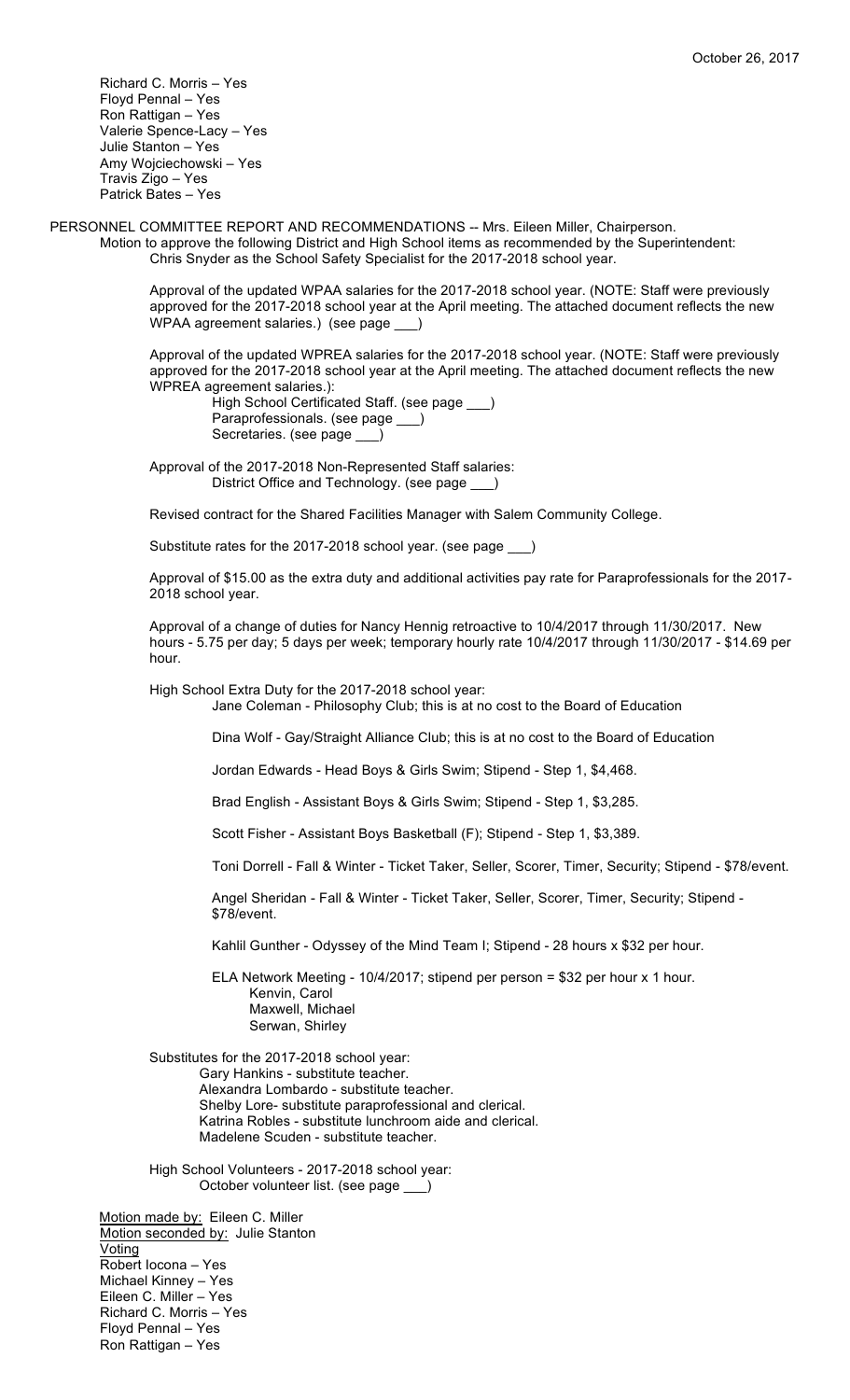Valerie Spence-Lacy – Yes Julie Stanton – Yes Amy Wojciechowski – Yes Travis Zigo – Yes Patrick Bates – Yes

Motion to approve the following Middle School, Shoemaker School, and Early Childhood Learning Center items as recommended by the Superintendent (voting not applicable to sending district representatives): Acceptance of the resignation of Joseph Hogan, 7th Grade ELA Teacher at the Middle School, effective 01/01/2018.

Acceptance of the resignation of Joseph Hogan as 7th Grade Academic Team Leader and National Junior Honor Society Advisor effective 01/01/2018.

Approval of the updated WPREA salaries for the 2017-2018 school year. (NOTE: Staff were previously approved for the 2017-2018 school year at the April meeting. The attached document reflects the new WPREA agreement salaries.) (see page \_\_\_)

Approval of the 2017-2018 Non-Represented Staff salaries: Lunchroom Aides (see page \_\_\_)

Extra Duty/Athletics - 2017-2018 school year :

William Roper ECLC

|                 | Parents as Partners - 40 hours shared by all staff; Stipend \$32 per hour: |
|-----------------|----------------------------------------------------------------------------|
| Lucas, Maria    | Schulze, Alison                                                            |
| Kitchen, Holly  | Zoppina, Heather                                                           |
| Quinn, Jennifer |                                                                            |
|                 |                                                                            |

Mary Shoemaker

Parents as Partners - 40 hours shared by all staff; Stipend \$32 per hour:<br>Champigny, Martha Miles, Laurie Silver, Stephanie Champigny, Martha Miles, Laurie English, Brad Morgan, Jamie Trebelhorn, Kate Haney, Beverly New, Steve Williams, Stephanie Kidder, Kate

Substitutes for the 2017-2018 school year: Thomas, Tony - substitute teacher.

Volunteers for the 2017-2018 school year:

Middle School October volunteer list. (see page \_\_\_) Mary Shoemaker October volunteer list. (see page \_\_\_) William Roper ECLC October volunteer list. (see page \_\_\_)

Motion made by: Eileen C. Miller Motion seconded by: Julie Stanton **Voting** Robert Iocona – Yes Eileen C. Miller – Yes Floyd Pennal – Yes Ron Rattigan – Yes Valerie Spence-Lacy – Yes Julie Stanton – Yes Amy Wojciechowski – Yes Travis Zigo – Yes Patrick Bates – Yes

FINANCE/FACILITIES/TRANSPORTATION COMMITTEE REPORT AND RECOMMENDATIONS -- Mr. Floyd Pennal, Chairperson.

 $\_$  ,  $\_$  ,  $\_$  ,  $\_$  ,  $\_$  ,  $\_$  ,  $\_$  ,  $\_$  ,  $\_$  ,  $\_$  ,  $\_$  ,  $\_$  ,  $\_$  ,  $\_$  ,  $\_$  ,  $\_$  ,  $\_$  ,  $\_$  ,  $\_$ 

Motion to approve the following financial reports (Note: Goal #3): (see Board Minutes Financial Back-up Binder for details).

Pursuant to N.J.A.C. 6A:23A-16.10 (c)3, I certify that as of September 30, 2017, no budgetary line item account has obligations and payments (contractual orders) which in total exceed the amount appropriated by the Woodstown-Pilesgrove Regional Board of Education pursuant to N.J.S.A. 18A:22-8.1 and N.J.S.A. 18A:22-8.2 and no budgetary line item account has been over-expended in violation of N.J.A.C. 6:23- 16.10 (a)1.

Board Secretary Date

The September 30, 2017, final Report of the Treasurer of School Funds for the 2017-2018 school year is in agreement with the September 30, 2017, final Report of the Board Secretary, pending audit.

Pursuant to N.J.A.C. 6A:23A-16.10(c)4, that the Woodstown-Pilesgrove Regional Board of Education certifies that as of September 30, 2017, and after review of the Secretary's Monthly Financial Report and the Treasurer's Monthly Financial Report and upon consultation with the appropriate district officials, to the best of the Board's knowledge, no major account or fund has been over-expended in violation of N.J.A.C. 6A:23A-16.10(a)1 and that sufficient funds are available to meet the district's financial obligations for the remainder of the fiscal year.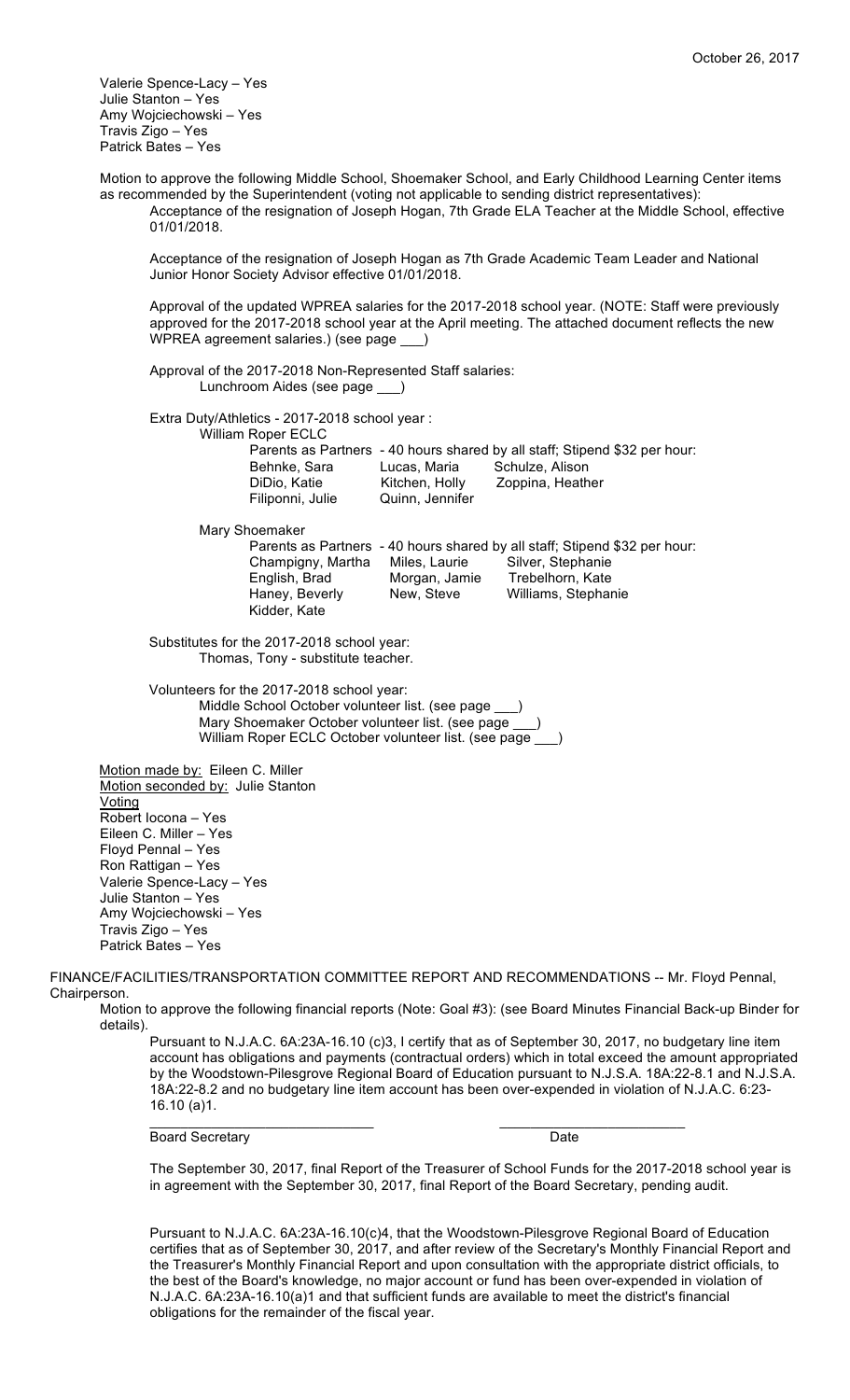EFT's for September 2017, additional hand check payments for September 2017, and payment list for the month of October 2017.

Transfer of funds as previously approved by the Superintendent pursuant to 18A:22-8.1 for the month of September 2017.

Additional financial reports as follows:

Student Activities and Athletics for the month of September 2017. Scholarships for the month of September 2017. Odyssey of the Mind for the month of September 2017. Woodstown Community School for the month of September 2017.

Motion made by: Floyd Pennal Motion seconded by: Travis Zigo Voting Robert Iocona – Yes Michael Kinney – Yes Eileen C. Miller – Yes Richard C. Morris – Yes Floyd Pennal – Yes Ron Rattigan – Yes Valerie Spence-Lacy – Yes Julie Stanton – Yes Amy Wojciechowski – Yes Travis Zigo – Yes Patrick Bates – Yes

Motion to approve the following District and High School items:

Contract with Gloucester County Special Services School District for the attendance of the following students for the extended school year program beginning July 10, 2017 in the amount of \$4,140.00 per student plus a 1:1 aide in the amount of \$3,400.00 if applicable as indicated:

NJSmart#1709115870 NJSmart #8692232997, plus a 1:1 aide

Contract with Salem County Special Services School District for the attendance of high school student (NJSmart #9109473166) for 22 total days in the amount of \$4,761.90 plus a 1:1 aide in the amount of \$4,697.88 for the 2017-2018 school year.

Obsolete textbooks to be discarded. (Note: Textbooks are too old to be placed on the State's sharing website)

Change order decrease for SJTP for the Woodstown MS/HS Partial Roof & HVAC Replacement and Mary S. Shoemaker School Partial Roof Replacement project in the amount of \$10,212.81.

Transportation affiliation agreement with Oldmans Township School District for route WHS1 to transport Woodstown High/Middle school students to and from school at a cost to the district of \$5,550.00 for the 2017-2018 school year.

Contract with ARK Educational Services to provide home instruction services to the district for the 2017- 2018 school year.

Motion made by: Floyd Pennal Motion seconded by: Valerie Spence-Lacy Voting Robert Iocona – Yes Michael Kinney – Yes Eileen C. Miller – Yes Richard C. Morris – Yes Floyd Pennal – Yes Ron Rattigan – Yes Valerie Spence-Lacy – Yes Julie Stanton – Yes Amy Wojciechowski – Yes Travis Zigo – Yes Patrick Bates – Yes

Motion to approve the following Middle School and Elementary School items (voting not applicable to sending district representatives):

Contract with Vineland Public Schools for the attendance of elementary school student (NJSmart #9372797179) in the amount of \$36,028.86 for the 2016-2017 school year. (Note: We were disputing this contract until further information had been obtained.)

Contract with Pineland Learning Center for the attendance of middle school student (NJSmart #6216115392) in the amount of \$1,460.00 for the extended school year program beginning July 6, 2017. (Note: Student attended 5 days only.)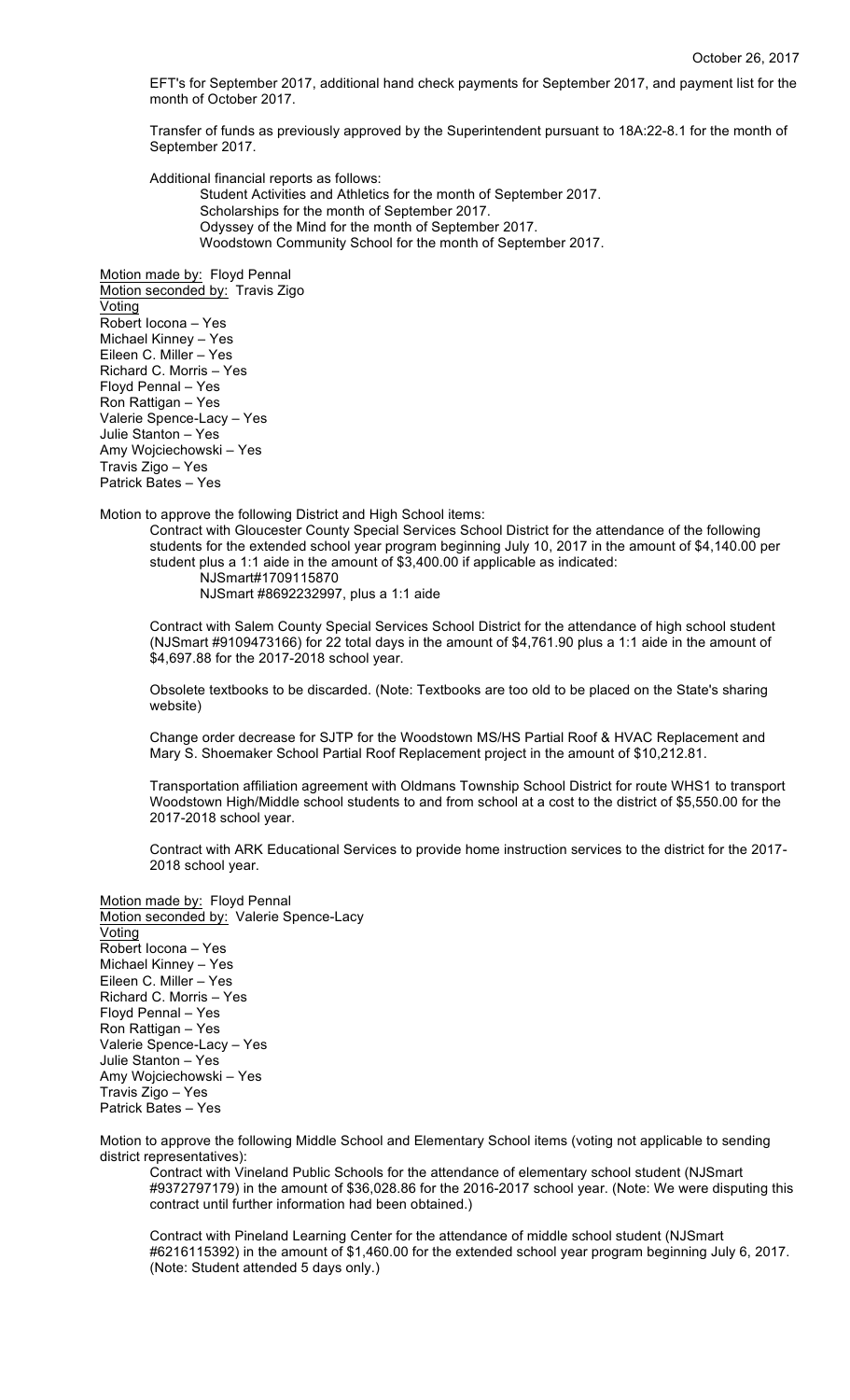Contract with Gloucester County Special Services School District for the attendance of the following students for the extended school year program beginning July 10, 2017 in the amount of \$4,140.00 per student plus a 1:1 aide in the amount of \$3,400.00 if applicable as indicated:

NJSmart#2106346771 NJSmart #1416288941, plus a 1:1 aide NJSmart#5508166782 NJSmart#2597878993

Contract with Salem County Special Services School District Regional Day School for the attendance of middle school student (NJSmart #7182903077) in the amount of \$41,669.00 plus a 1:1 aide in the amount of \$38,438.00 for the 2017-2018 school year.

Contract with Partners in Learning to provide behavioral and ABA therapy services to the following students for the 2017-2018 school year:(attachment) NJSmart #3234327410 NJSmart #4454197106

Motion made by: Floyd Pennal Motion seconded by: Valerie Spence-Lacy Voting Robert Iocona – Yes Eileen C. Miller – Yes Floyd Pennal – Yes Ron Rattigan – Yes Valerie Spence-Lacy – Yes Julie Stanton – Yes Amy Wojciechowski – Yes Travis Zigo – Yes Patrick Bates – Yes

## OLD BUSINESS ITEMS – None.

## NEW BUSINESS ITEMS – None.

#### OTHER REPORTS

President -- Mr. Pat Bates reported on the following:

- Centennial walkway dedication took place.
- Homecoming went well.
- WPRSSA negotiations upcoming.

Business Administrator -- Mrs. Rose Wang Chin reported on the following:

- Lunch debt The district strives to support each family's lunch debt concerns.
- Budget Calendar Will be submitted to the county office.

# ADMINISTRATIVE REPORTS

Administrator's Reports Suspension Reports Enrollment Reports

#### SENDING DISTRICT REPORTS

Alloway Township -- Mr. Richard Morris reported that the district had a shelter in place incident.

Upper Pittsgrove Township -- Mr. Michael Kinney reported on a bus system initiative called ZPass. This system alerts parents of when their child has exited the bus.

SCHOOL AGE CHILD CARE (SACC) REPORT -- Mr. Robert locona had nothing to report.

DELEGATE REPORT – Mrs. Eileen Miller reported that Deptford High School will host mandatory Board training on December  $4^{\text{th}}$ .

AG SCIENCE ADVISORY BOARD REPORT – Dr. Julie Stanton reported on case courses for students and awards/internships.

#### FUTURE MEETINGS

- November 16, 2017 Regular Board Meeting, 7:00 p.m., Mary S. Shoemaker School Library.
- December 13, 2017 The Board discussed and agreed to change the Regular Board Meeting date from December 21 to December 13.

## RECESS INTO EXECUTIVE SESSION I

The Open Public Meetings Act allows the Board to enter into executive session for confidential matters (N.J.S.A. 10:4- 12b). Matters discussed in executive session will remain confidential until such time as the need for confidentiality no longer exists.

Motion that the Board of Education enter into executive session, by resolution, to discuss negotiations and legal issues. It is expected that the executive session will last approximately 45 minutes. The Board will reconvene in open public session immediately following. Formal action may or may not be taken as a result of the executive session. (10:05 p.m.)

Motion made by: Patrick Bates Motion seconded by: Eileen C. Miller